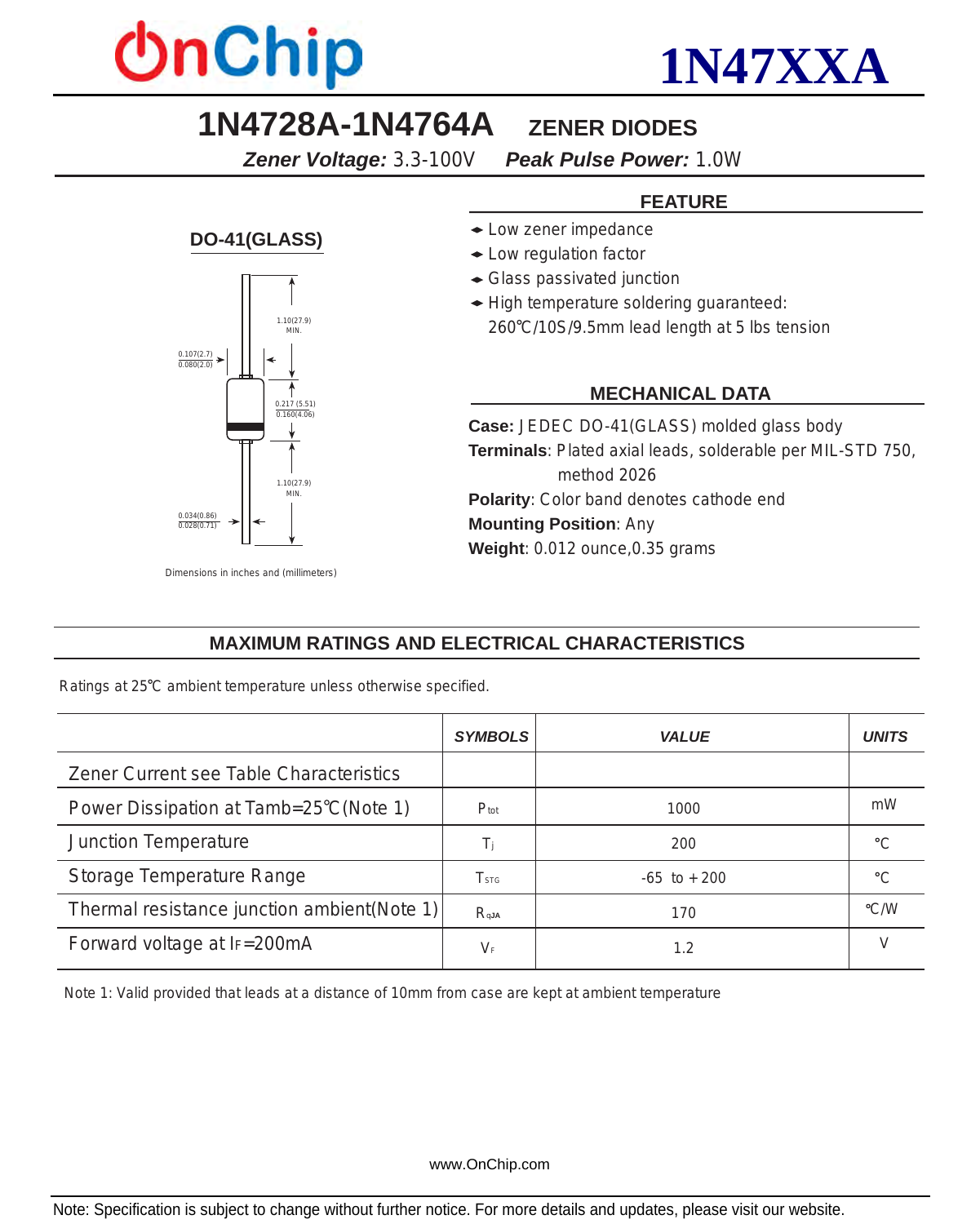# **OnChip**



## ELECTRICAL CHARACTERISTICS (at TA=25°C unless otherwise noted)

| Device Type | Nominal<br>Zener<br>Voltage<br>VZ@ZT | <b>Test</b><br>Current<br>Izt | Maximum Zener<br>Impedance |         | Maximum Reverse<br>Leakage Current |          | $I_{ZK}$         | Max.Surge<br>Current | Maximum<br>Regulator<br>Current |
|-------------|--------------------------------------|-------------------------------|----------------------------|---------|------------------------------------|----------|------------------|----------------------|---------------------------------|
|             |                                      |                               | Zzr@Izr                    | Zzr@Izk | $\rm\,I\!R$                        | $@V_{R}$ |                  | $I_R@25°C$           | <b>IzM</b>                      |
|             | Volts                                | mA                            | Ohms                       | Ohms    | mA                                 | Volts    | mA               | mA                   | mA                              |
| 1N4728A     | $\overline{3.3}$                     | 76                            | $\overline{10}$            | 400     | 100                                | 1.0      | 1.0              | 1380                 | 276                             |
| 1N4729A     | 3.6                                  | 69                            | 10                         | 400     | 100                                | $1.0$    | 1.0              | 1260                 | 252                             |
| 1N4730A     | 3.9                                  | 64                            | 9.0                        | 400     | 50                                 | $1.0\,$  | $\overline{1.0}$ | 1170                 | 234                             |
| 1N4731A     | 4.3                                  | 58                            | 9.0                        | 400     | 10                                 | $1.0\,$  | $1.0$            | 1085                 | 217                             |
| 1N4732A     | 4.7                                  | 53                            | 8.0                        | 500     | 10                                 | $1.0$    | $1.0$            | 965                  | 193                             |
| 1N4733A     | 5.1                                  | 49                            | 7.0                        | 550     | 10                                 | $1.0$    | 1.0              | 890                  | 178                             |
| 1N4734A     | 5.6                                  | 45                            | 5.0                        | 600     | 10                                 | 2.0      | 1.0              | 810                  | 162                             |
| 1N4735A     | 6.2                                  | 41                            | 2.0                        | 700     | 10                                 | 3.0      | 1.0              | 730                  | 146                             |
| 1N4736A     | 6.8                                  | 37                            | 3.5                        | 700     | 10                                 | 4.0      | 1.0              | 660                  | 133                             |
| 1N4737A     | 7.5                                  | 34                            | $\overline{4.0}$           | 700     | 10                                 | 5.0      | 0.5              | 605                  | $\overline{121}$                |
| 1N4738A     | 8.2                                  | 31                            | 4.5                        | 700     | 10                                 | 6.0      | 0.5              | 550                  | 110                             |
| 1N4739A     | 9.1                                  | 28                            | 5.0                        | 700     | 10                                 | $7.0\,$  | 0.5              | 500                  | 100                             |
| 1N4740A     | 10                                   | 25                            | 7.0                        | 700     | 10                                 | 7.6      | 0.25             | 454                  | 91                              |
| 1N4741A     | 11                                   | 23                            | 8.0                        | 700     | 5.0                                | 8.4      | 0.25             | 414                  | 83                              |
| 1N4742A     | 12                                   | 21                            | 9.0                        | 700     | 5.0                                | 9.1      | 0.25             | 380                  | 76                              |
| 1N4743A     | 13                                   | 19                            | 10                         | 700     | 5.0                                | 9.9      | 0.25             | 344                  | 69                              |
| 1N4744A     | 15                                   | 17                            | 14                         | 700     | 5.0                                | 11.4     | 0.25             | 304                  | 61                              |
| 1N4745A     | 16                                   | 15.5                          | 16                         | 700     | 5.0                                | 12.2     | 0.25             | 285                  | 57                              |
| 1N4746A     | 18                                   | 14                            | 20                         | 750     | 5.0                                | 13.7     | 0.25             | 250                  | 50                              |
| 1N4747A     | 20                                   | 12.5                          | 22                         | 750     | 5.0                                | 15.2     | 0.25             | 225                  | 45                              |
| 1N4748A     | 22                                   | 11.5                          | 23                         | 750     | 5.0                                | 16.7     | 0.25             | 205                  | 41                              |
| 1N4749A     | 24                                   | 10.5                          | 25                         | 750     | $5.0\,$                            | 18.2     | 0.25             | 190                  | 38                              |
| 1N4750A     | 27                                   | 9.5                           | 35                         | 750     | 5.0                                | 20.6     | 0.25             | 170                  | 34                              |
| 1N4751A     | 30                                   | 8.5                           | 40                         | 1000    | 5.0                                | 22.8     | 0.25             | 150                  | 30                              |
| 1N4752A     | 33                                   | 7.5                           | 45                         | 1000    | 5.0                                | 25.1     | 0.25             | 135                  | 27                              |
| 1N4753A     | 36                                   | 7.0                           | 50                         | 1000    | 5.0                                | 27.4     | 0.25             | 125                  | 25                              |
| 1N4754A     | 39                                   | 6.5                           | 60                         | 1000    | 5.0                                | 29.7     | 0.25             | 115                  | 23                              |
| 1N4755A     | 43                                   | 6.0                           | $\overline{70}$            | 1500    | 5.0                                | 32.7     | 0.25             | 110                  | $\overline{22}$                 |
| 1N4756A     | 47                                   | 5.5                           | 80                         | 1500    | 5.0                                | 35.8     | 0.25             | 95                   | 19                              |
| 1N4757A     | 51                                   | $\overline{5.0}$              | $\overline{95}$            | 1500    | $\overline{5.0}$                   | 38.8     | 0.25             | 90                   | 18                              |
| 1N4758A     | 56                                   | 4.5                           | 110                        | 2000    | 5.0                                | 42.6     | 0.25             | 80                   | 16                              |
| 1N4759A     | 62                                   | 4.0                           | 125                        | 2000    | 5.0                                | 47.1     | 0.25             | 70                   | 14                              |
| 1N4760A     | 68                                   | 3.7                           | 150                        | 2000    | 5.0                                | 51.7     | 0.25             | 65                   | 13                              |
| 1N4761A     | 75                                   | 3.3                           | 175                        | 2000    | 5.0                                | 56.0     | 0.25             | 60                   | 12                              |
| 1N4762A     | 82                                   | 3.0                           | 200                        | 3000    | 5.0                                | 62.2     | 0.25             | 55                   | 11                              |
| 1N4763A     | 91                                   | 2.8                           | 250                        | 3000    | 5.0                                | 69.2     | 0.25             | 50                   | 10                              |
| 1N4764A     | 100                                  | 2.5                           | 350                        | 3000    | 5.0                                | 76.0     | 0.25             | 45                   | 9                               |

Note 1: Suffix "A" indicate ±5% tolerance